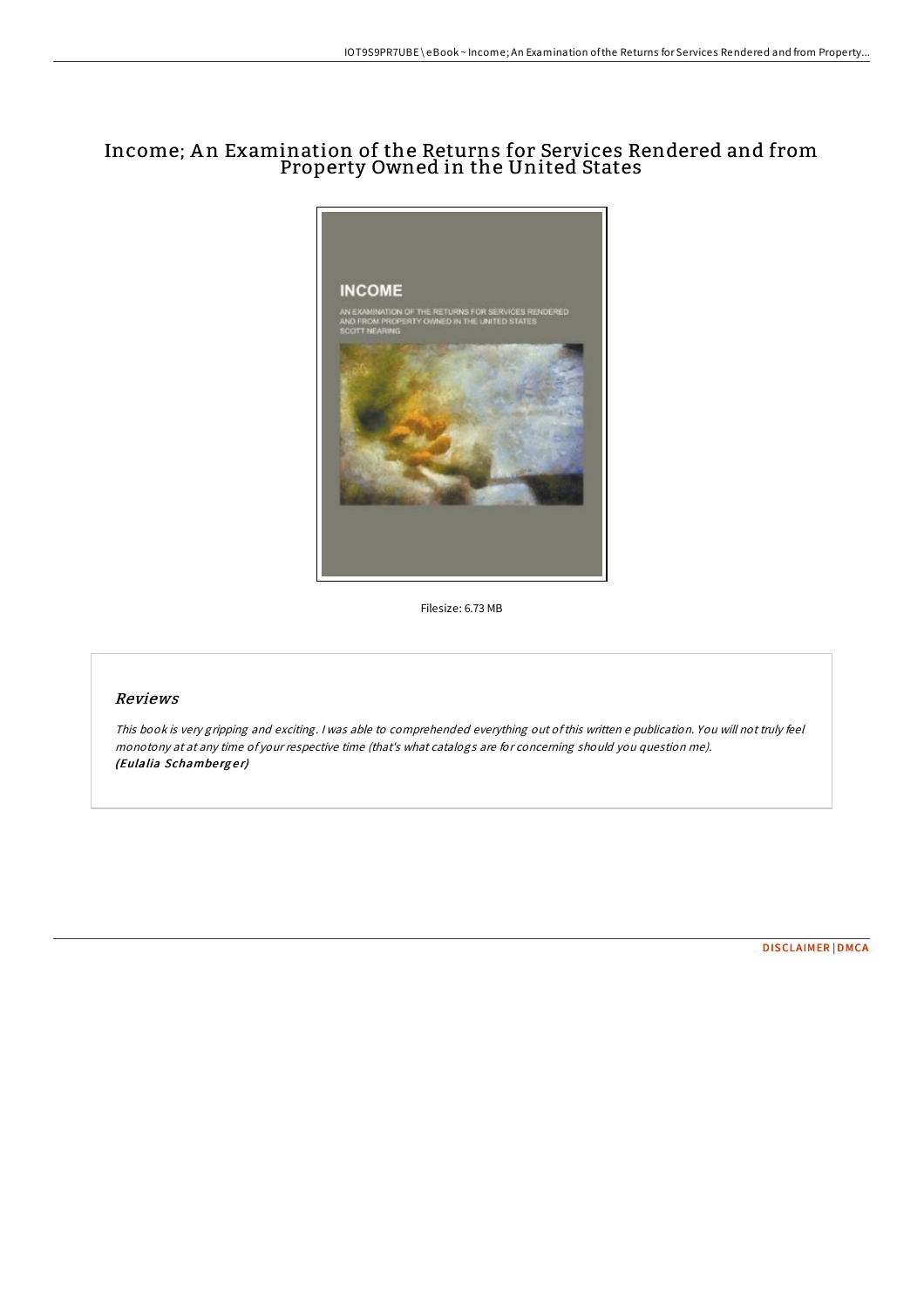## INCOME; AN EXAMINATION OF THE RETURNS FOR SERVICES RENDERED AND FROM PROPERTY OWNED IN THE UNITED STATES



To getIncome; An Examination of the Returns for Services Rendered and from Property Owned in the United States eBook, you should follow the link under and save the document or have access to additional information which are have conjunction with INCOME; AN EXAMINATION OF THE RETURNS FOR SERVICES RENDERED AND FROM PROPERTY OWNED IN THE UNITED STATES ebook.

Theclassics.Us, United States, 2013. Paperback. Book Condition: New. 246 x 189 mm. Language: English . Brand New Book \*\*\*\*\* Print on Demand \*\*\*\*\*.This historic book may have numerous typos and missing text. Purchasers can usually download a free scanned copy of the original book (without typos) from the publisher. Not indexed. Not illustrated. 1915 edition. Excerpt: . APPENDIX XXII PEE CENT. OF TOTAL RECEIPTS OF UNITED STATES STEEl CORPORATION CHARGED TO EACH ITEM OF EXPENSE AND PROFIT. I0O2 TO Igll 1 (Compiled from Annual Reports of the U. S. Steel Corporation) Per Cent. of Total Receipts of Interest on Bonds. and Other Mann- Depreciation, 1 Report on Conditions of Employment in the Iron and Steel Industry in the United States, U. S. Bureau of Labor, 1912, Volume III. Washington, Government Printing Office, 1913, p. 274. APPENDIX XX11I TOTAL EXPENDITURES OT UNITED STATES STEEL CORPORATION FOR WACES AND SALARIES DURING EACH TEAR AND BALANCE OF UNDIVIDED SURPLUS IN EACH YEAR AFTER PAYMENT OF DIVIDENDS 1 (Compiled from Annual Reports of the U. S. Steel Corporation) Total Wages Per Cent. which Vn and. Salaries Balance efUn- divided Surplus is Paid During divided Sur- of Wages and Year Year plus, Dec. 31 Salaries 1902 \$120,528.343 77i874, S97 64.6 1003 120,763,801 66,006,682 54.7 1004 00,778,276 61,365,446 61. S 1005 128,052,055 84,738,451 66.2 1006 147,765,540 97,720,714 66.1 1007 160,825,822 122,645,244 76.3 1908 120,570,829 133,415,214 no.7 1009 151,663,394 151,354,528 99.8 191 174,955,139 164,143,158 93-8 1911 161419,031 156,274,795 96.8 1 Report on Conditions of Employment in the Iron and Steel Industry in the United States, Volume HI, U. S. Bureau of Labor, 1912. Washington, Government Printing Office, 1913, p. 277. APPENDIX XXIV PRODUCT AND WAGES PAID FOR THOSE MASSACHUSETTS INDUSTRIES REPORTING A PRODUCT VALUED AT J10,000,000 OR OVER DH ZQ101 Per Cent. Value of Wages 1 25th...

Read Income; An [Examinatio](http://almighty24.tech/income-an-examination-of-the-returns-for-service.html)n of the Returns for Services Rendered and from Property Owned in the United States Online

**Inch** Download PDF Income; An [Examinatio](http://almighty24.tech/income-an-examination-of-the-returns-for-service.html)n of the Returns for Services Rendered and from Property Owned in the **United States**